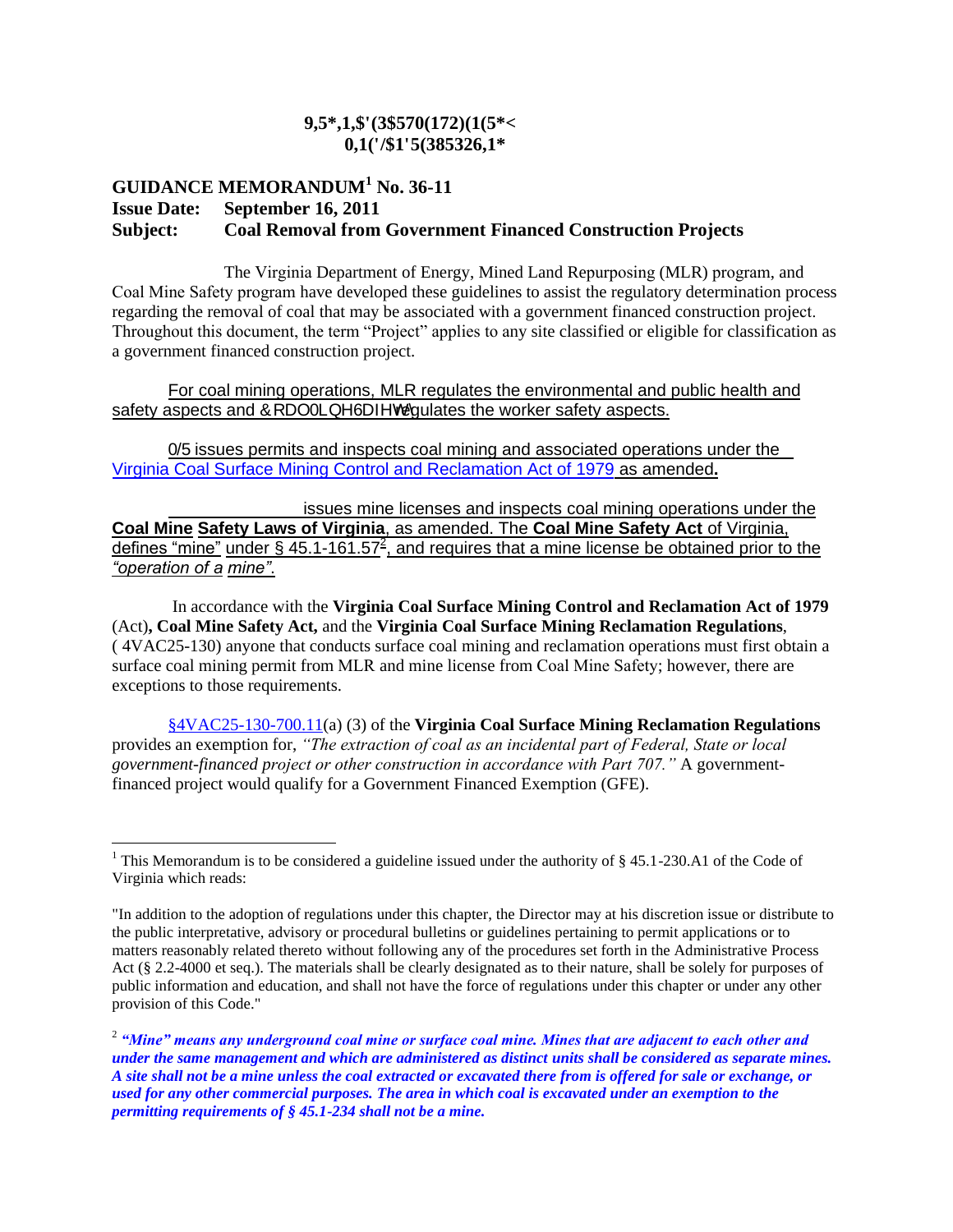**GUIDANCE MEMORANDUM No. 36-11 Issue Date: September 16, 2011**  Subject: Coal Removal from Government Financed Construction Projects Page 2 of 6

In order to make a determination that a Project is exempt from both the MLR and Coal Mine Safety permitting and licensing requirements, certain information must be submitted for evaluation. MLR, in consultation with Coal Mine Safety, will take the lead in determining whether an exemption is applicable.

# **Procedures for Determining Regulatory Requirements**

MLR will exercise its authority under  $\S 4VAC25-130-700.11$  (b) in the review of a proposed GFE project. The regulation provides, *"The division may on its own initiative and shall, within a reasonable time of a request from any person who intends to conduct surface coal mining operations, make a written determination whether the operation is exempt under this section. The division shall give reasonable notice of the request to interested persons. Prior to the time a determination is made, any person may submit, and the division shall consider, any written information relevant to the determination."*

Upon notice of an existing or proposed project (whose construction activities may result in coal removal), MLR will initiate a review under [§§4VAC25-130-700.11](http://leg1.state.va.us/cgi-bin/legp504.exe?000+reg+4VAC25-130-700.11) (a)(3) and (b) and 4VAC25-130.707.11 of the GFE project, relative to the areas of coal removal that are or [will be](http://leg1.state.va.us/cgi-bin/legp504.exe?000+reg+4VAC25-130-707.11)  [associated w](http://leg1.state.va.us/cgi-bin/legp504.exe?000+reg+4VAC25-130-707.11)ith the construction project.

Under these guidelines, the Project construction area is considered to be the area inside the rightof-way or the Project's boundaries, including service roads, equipment staging areas, access and exit ramps, intersections with other projects, as well as any waste and borrow areas needed for construction. Any areas where coal removal is proposed that are beyond the project construction area will not be eligible for the GFE and will be subject to the normal permitting and licensing requirements of MLR and Coal Mine Safety.

# **MLR Initiates Exemption Determination Process**

A Field Inspector may come upon a construction Project, which may plan to remove or is removing coal. If the extraction of coal is incidental to a government financed construction project, it is exempt from the coal surface mining regulatory program as long as the operations comply with the terms and conditions of the GFE Project.

When finding a GFE Project that is not under a MLR permit, or has not obtained an exemption determination, the Inspector will initiate an inspection of the site to determine whether the project is exempt from the Act. This will be done in coordination with Coal Mine Safety to determine whether a mine license application for the site has been submitted or is required.

Whenever the GFE Project removes more than 250 tons of coal, certain documents must be maintained at the Project site. The documents should include the information required by 4 VAC 25-130-707.12 of the regulations.

In reviewing the Project information, the Inspector will focus on the documents which:

- Describe the construction Project;  $\bullet$
- Set forth the exact location of the construction, right of way, or boundaries of the area  $\bullet$ which will be directly affected by the construction;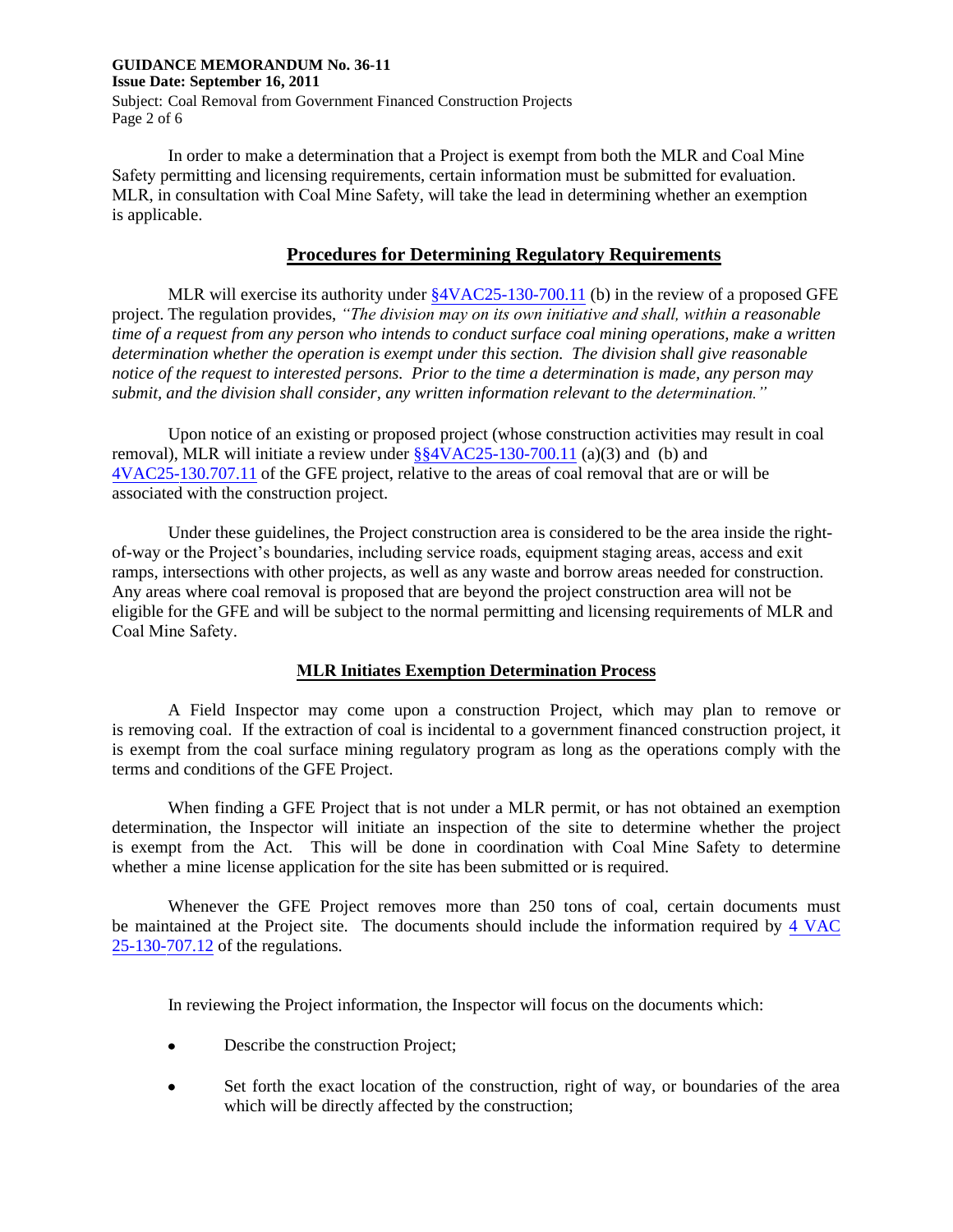- List the government agency which is financing the Project (noting the kind and amount of  $\bullet$ public financing, and the percentage of the entire construction costs represented by government financing);
- Identify the government agency contact person; and,
- May indicate the anticipated amount of coal which may be removed during the Project; whether such coal would be commercially sold; and whether the coal removal is necessary for the Project completion.

The Inspector will contact the person representing the government financing authority for verification of the information and to ensure any coal extraction does not go beyond the scope of the Project. The Inspector will monitor the Project at least monthly to verify that the operation continues to meet the exemption criteria. These reviews will be documented in an inspection report.

If the Inspector's investigation reveals that the construction company's coal extraction is no longer exempt, appropriate enforcement action will be initiated to cause the immediate cessation of coal removal (until a mine license is issued by Coal Mine Safety and a MLR permit is approved under the Act) or to require the reclamation of disturbed areas in accordance with the Act.

# **Request for Exemption Determination Submitted to MLR**

Upon receipt of a GFE determination request, the MLR's Reclamation Program Manager (RPM) will -

- 1. Determine whether the request is complete.
- 2. Notify the area Inspector and Supervisor of the proposed project. The Inspector will submit data, any pictures documenting the proposed Project site, and/or investigation report(s) to the RPM. The investigation report(s) will include the Inspector's finding or recommendation as to whether the site meets the exemption criteria.
- 3. Determine whether additional information is necessary from the party requesting the GFE.
- 4. Notify the Director, Reclamation Services Manager, Chief Engineer, OSM, and other interested parties (including appropriate government agencies) of the request.
- 5. Provide written notice of the MLR's intent to consider the GFE request to all parties with an identified interest in the exemption determination (this may include state and local agencies, appropriate planning districts, the mineral owner(s), the surface owner(s), the state OSM field office, the site contractor, utilities, or others). This notice will allow a person with a valid legal interest to submit written comments or concerns to the MLR Director or RPM within a reasonable time period (usually within 15 workdays, unless unique circumstances require an extended period).
- 6. Evaluate comments submitted from Coal Mine Safety and any interested parties.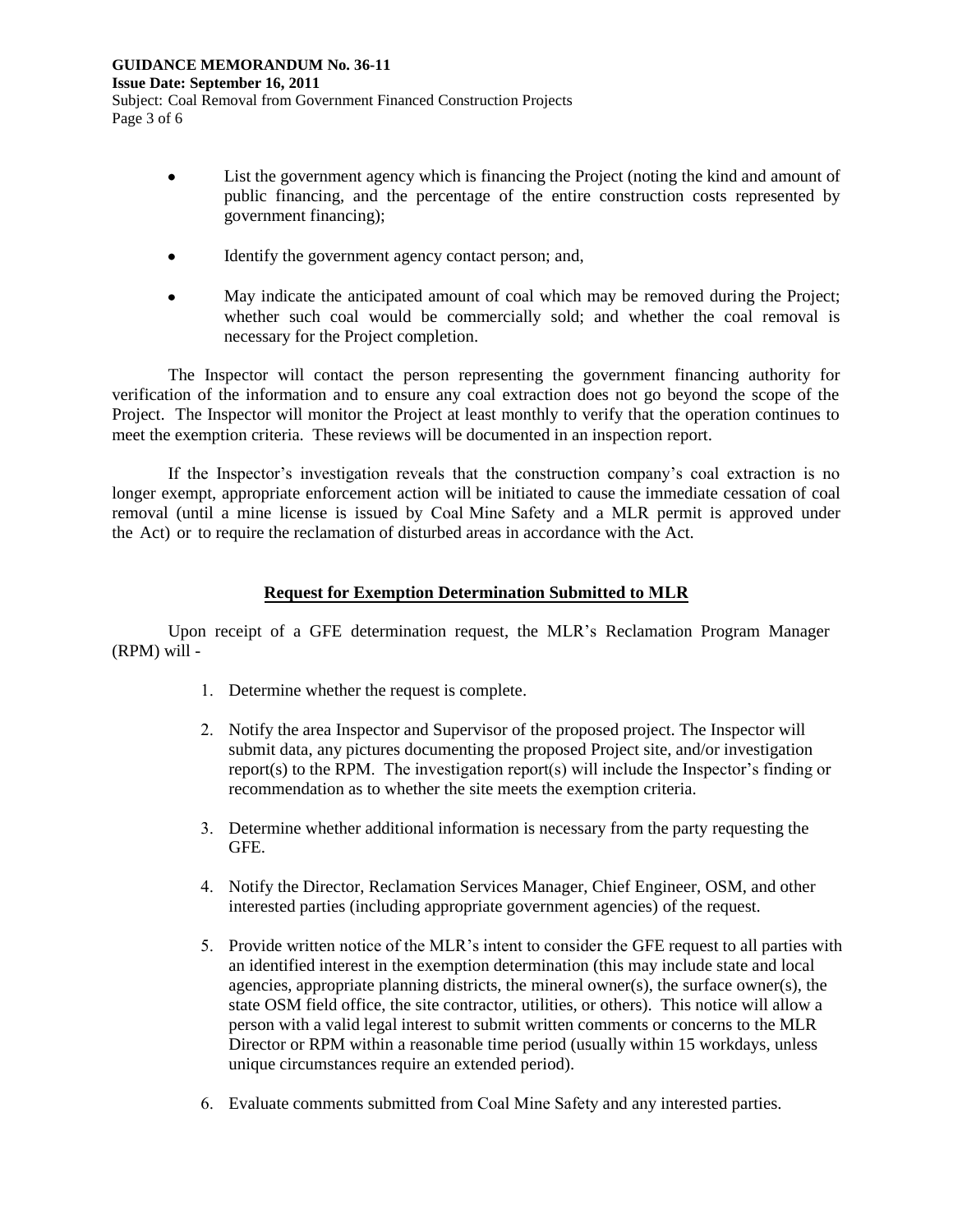- 7. Review Project documentation or reports provided by the funding agency().
- 8. Evaluate any additional information that may be requested from any involved party or determine whether additional field investigation by the Inspector may be necessary.
- 9. Work with the Project applicant and/or MLR staff to prepare an "engineering necessity determination.
- 10. Designate a team to review the GFE request, which will review the request, all applicable data, visit the site if necessary, and provide comments on the Project. The team may collect any available data not already provided that would assist the exemption eligibility determination, such as –
	- a. Documentation of the site conditions.
	- b. Amount of government financing (and type).
	- c. Projected cost of the GFE Project.
	- d. Whether the government authorization has been given to proceed with the Project.
	- e. The amount of coal to be removed during the Project term; where the coal will be sold; whether coal removal meets the engineering necessity for the Project; and whether the coal is located within the Project's boundaries.

Based upon the available information, the team will provide the RPM with its determination as to whether an exemption is warranted.

11. Once the necessary information is received from the team and reviewed, prepare a written decision concerning the GFE request.

### **Exemption Determination**

After determining whether the GFE is warranted, the RPM will summarize the agency's decision for the MLR Director's signature. In the event the proposed Project is determined to not be exempt from the Act, the applicant will be required to obtain a coal surface mining permit under the Act (and any other necessary federal and State permits/licenses) for the site prior to any activity to facilitate or cause coal removal.

The GFE determination letter will be sent by mail or electronic media to the applicant with a copy sent concurrently to each interested party.

### GUIDANCE FOR EXISTING MLR PERMITS

When land disturbances for construction activities and/or coal extraction incidental to any GFE Project is proposed on an existing MLR permit, the procedures and guidelines described in the table and narratives below will apply.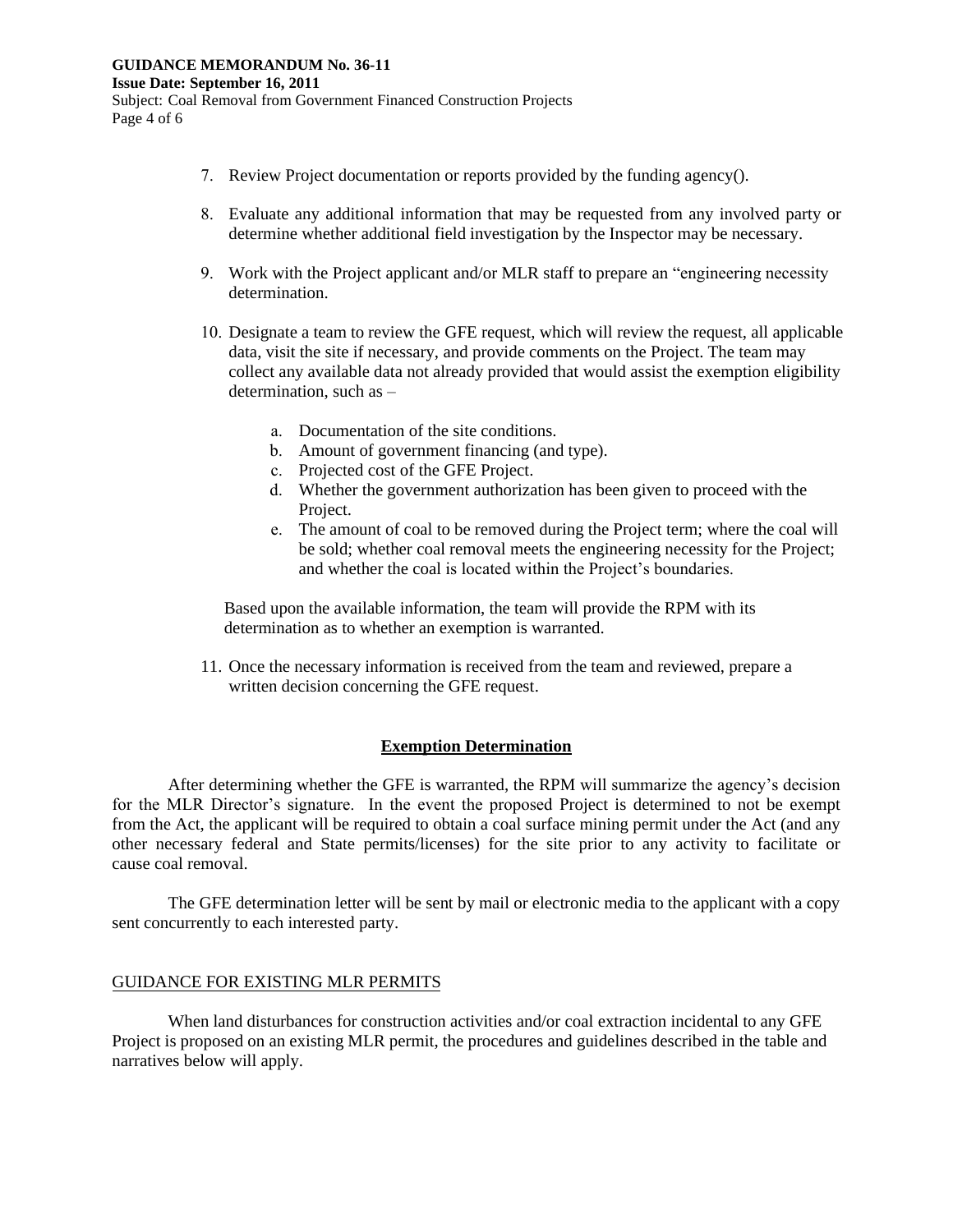#### **GUIDANCE MEMORANDUM No. 36-11**

#### **Issue Date: September 16, 2011**

Subject: Coal Removal from Government Financed Construction Projects Page 5 of 6

The MLR must make its determination that the Project is exempt and release the permit or applicable permitted areas prior to disturbance of those Project areas. An existing MLR permit may be utilized under the Project at different stages of the permit. For example, the permit may be at the status where it has been approved with boundaries established but mining has not yet started; active mining may be underway on the permit; or the permit may be in the process of reclamation or has reclamation completed. These various operational statuses will require a different series of MLR administrative processes for release of the permit or applicable permitted areas prior to Project disturbances.

| <b>OPERATIONAL STATUS</b><br><b>PRIOR TO PROJECT</b><br><b>DISTURBANCE</b> |                                                           | Modification to<br>mine plan will<br>be necessary. | Modification to<br>reclamation/draina<br>ge control plans<br>will be necessary. | Post Mining<br>Land Use<br>Change will be<br>necessary. | Revision<br>application to<br>release<br>area/bond<br>submitted to<br>MLR. |
|----------------------------------------------------------------------------|-----------------------------------------------------------|----------------------------------------------------|---------------------------------------------------------------------------------|---------------------------------------------------------|----------------------------------------------------------------------------|
| 1                                                                          | Permit area approved<br>but mining not started.           |                                                    |                                                                                 |                                                         | X                                                                          |
| $\mathfrak{D}$                                                             | Permit area being<br>actively mined.                      | X                                                  | X                                                                               | X                                                       | X                                                                          |
| 3                                                                          | Permit area being<br>actively reclaimed.                  |                                                    | X                                                                               | X                                                       | X                                                                          |
| 4                                                                          | Permit area reclaimed<br>and waiting for bond<br>release. |                                                    |                                                                                 | X                                                       | X                                                                          |
| 5                                                                          | Underground mining<br>areas (PMU) to be<br>encountered.   | X                                                  |                                                                                 |                                                         |                                                                            |

# Operational Status 1 – Permit area approved but mining not started

Acreage may be deleted by a revision without public participation. The permittee should allow 30 days for the application review and approval process. Bond adjustment may be necessary to the permit due to acreage deletion. Operations and drainage control plans will need to be reviewed but may not need to be changed due to the acreage deletion.

# Operational Status 2 – Permit area being actively mined

Acreage cannot be deleted until modifications to the operations, reclamation, and post mining land use plans are approved and implemented. The modifications will be made via revision applications that will require public participation. The permittee should allow 180 days for the application review and approval process.

Operations could receive an extension on contemporaneous reclamation timeframes to allow for time to modify permit and for Project construction to approach.

If the active mining operations within the Project corridor were taken over by the Project and information supplied to document GFE, acreage could be deleted by the same processes as in situation 1, but the existing MLR permit would still need a revision(s) to re-organize operations, drainage, and reclamation plans.